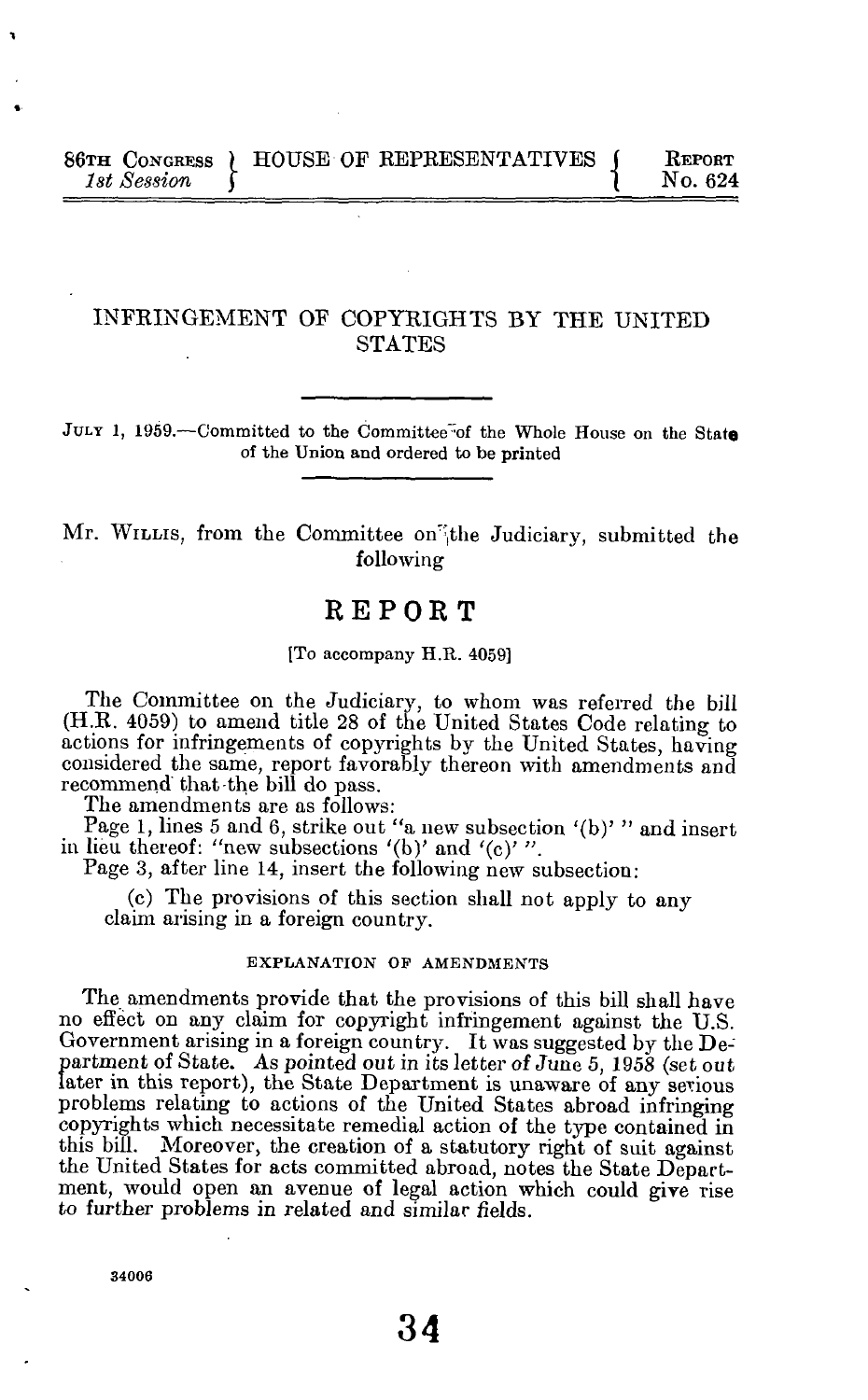### HISTORY OF LEGISLATION

This legislation passed the House in the 84th Congress (H.R. 6716) and again in the  $85th$  Congress (H.R. 8419). No action, however, was taken by the Senate in either of those two Congresses.

### PURPOSE AND STATEMENT

The purpose of this bill is to provide a remedy in the Court of Claims for the infringement by the U.S. Government, or by any contractor acting with its consent, of any work protected under the copyright laws of the United States. To put it another way, the bill would waive the sovereign immunity of the United States for infringement of copyrights by extending the provisions of section 1498, title 28, United States Code, to permit an action in the Court of Claims for copyright infringements.

It has long been an established principle that the Federal Government should not appropriate private property without making just compensation to the owner thereof. For most types of property, the principle has been implemented by legislation permitting a property owner to bring suit against the Federal Government when he believes that just compensation has not been made, for example, in the field of patents (28 U.S.C. 1498). Other fields include admiralty, contracts, and torts.

There is, however, one form of property—property in copyrights for which existing law does not provide a definite workable and equitable procedure for the property owner. There has been no specific legislative provision authorizing suits against the Government for infringement of copyrights as there has been for patents.

When the Government deliberately publishes a copyrighted article without obtaining the prior consent of the copyright proprietor, the general assumption would be that the holder, pursuant to the principles of "just compensation" under the fifth amendment of our Constitution, should be entitled to an action against the Government for infringement. Yet no such infringement cases have been reported, so far as this committee can determine. The reason appears to be that the Government, under still another established concept, i.e., "sovereign immunity," must consent to be sued for this particular type of wrong, and as yet has not so consented. Recently there has been some discussion to the effect that the Federal Tort Claims Act may have removed this prohibition against suing the Government, but a consideration of the legislative history of that act indicates that the prohibition has not been affected.

While the Government enjoys this immunity against suit for infringements in copyright actions, it should be pointed out that Government employees, even though acting within the scope of their employment, do not. This is for the reason, according to the decisions of our courts, that "sovereign immunity" covers only the Government and does not extend to its employees. As stated by the Supreme Court in *Belknap v. Schild* (161 U.S. 10), a patent case:

The exemption of the United States from judicial process does not protect their officers and agents, civil or military, in time of peace, from being personally liable to an action of tort by a private person whose rights of property have been

**35** 

a jir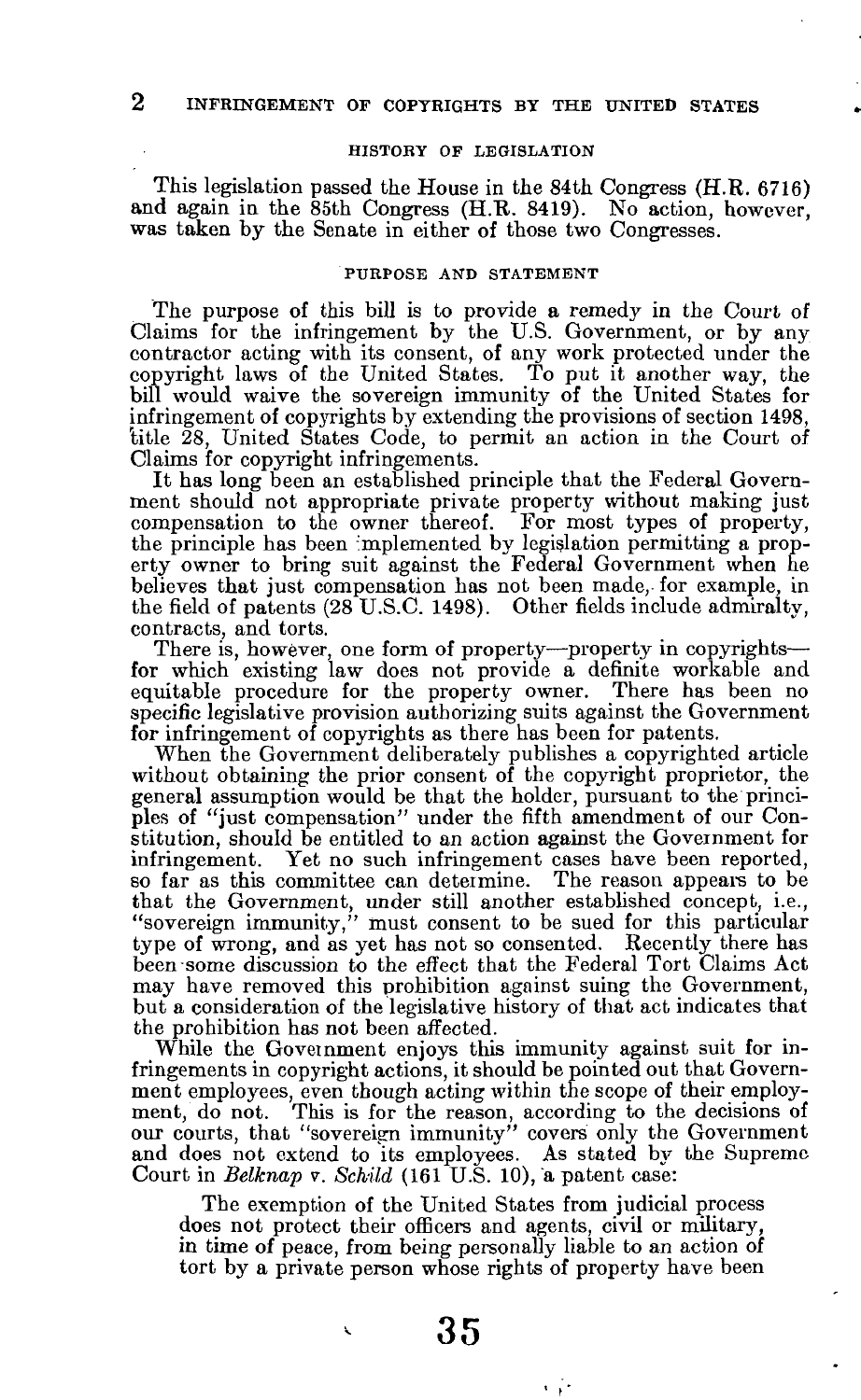wrongfully invaded or injured, even by authority of the United States  $***$ . Such officers or agents, although acting under the order of the United States, are therefore personally liable to be sued for their own infringement of a patent.

Again in *Towle* v. *Ross* (32 Fed. Supp. 125), defendants, acting as employees of the Government, made photographic reproductions of plaintiff's copyrighted map. The court found for the plaintiff and against the defendants, even though they ceased publication and the reproductions were never used. Regarding the immunity defense, the court observed:

The position of the defendants as employees of the United States cannot protect them from the award of damages. The immunity of the sovereign cannot in a republic immunize its agents also. The acts were done for the benefit of the Government by the employees thereof. The foundations of arbitrary power would be firmly laid if the agents could violate the rights of citizens and themselves escape unscathed.

It seems inequitable that employees of the United States, acting for the benefit of the Government, are now personally liable for copyright infringement and that the Government is not. It appears proper to this committee that the Government should assume responsibility for such acts. Furthermore, it seems illogical to treat copyright infringements by the United States differently from patent infringements, in view of the established principle that the Federal Government should not be appropriating private property without just compensation, which principle was long ago adopted with regard to infringement of patents. The instant bill is designed to correct this situation both with respect to the copyright owner and to Federal officers and employees, and to the public generally.

### EXPLANATION OF BILL

The bill is based, generally, upon provisions similar to those now existing in Federal law for patents, but with modifications appropriate to the nature of copyright property. Provision is made for suits in the Court of Claims. In addition, it affords the right of recovery for copyright infringements by contractors and subcontractors who perform work for the United States where such contractor infringes with the consent of the Government. It protects the Government employee, acting in the scope of his employment, by providing that the copyright owner's only remedy is by action against the U.S. Government. The bill further provides that a Government employee shall also have a right of action against the Government, except in those instances where he was in a position to order, influence, or induce use of the copyrighted work by the Government. The bill does not, however, confer a right of action on any copyright owner or any assignee with respect to any copyrighted work prepared by a person while in the employment of the United States where the copyrighted work was prepared as a part of the official functions of the employee or in the preparation of which Government time, material, or facilities were used. The bill also provides for compromise settlement of any claim which the copyright owner may have against the Government by reason of its infringement.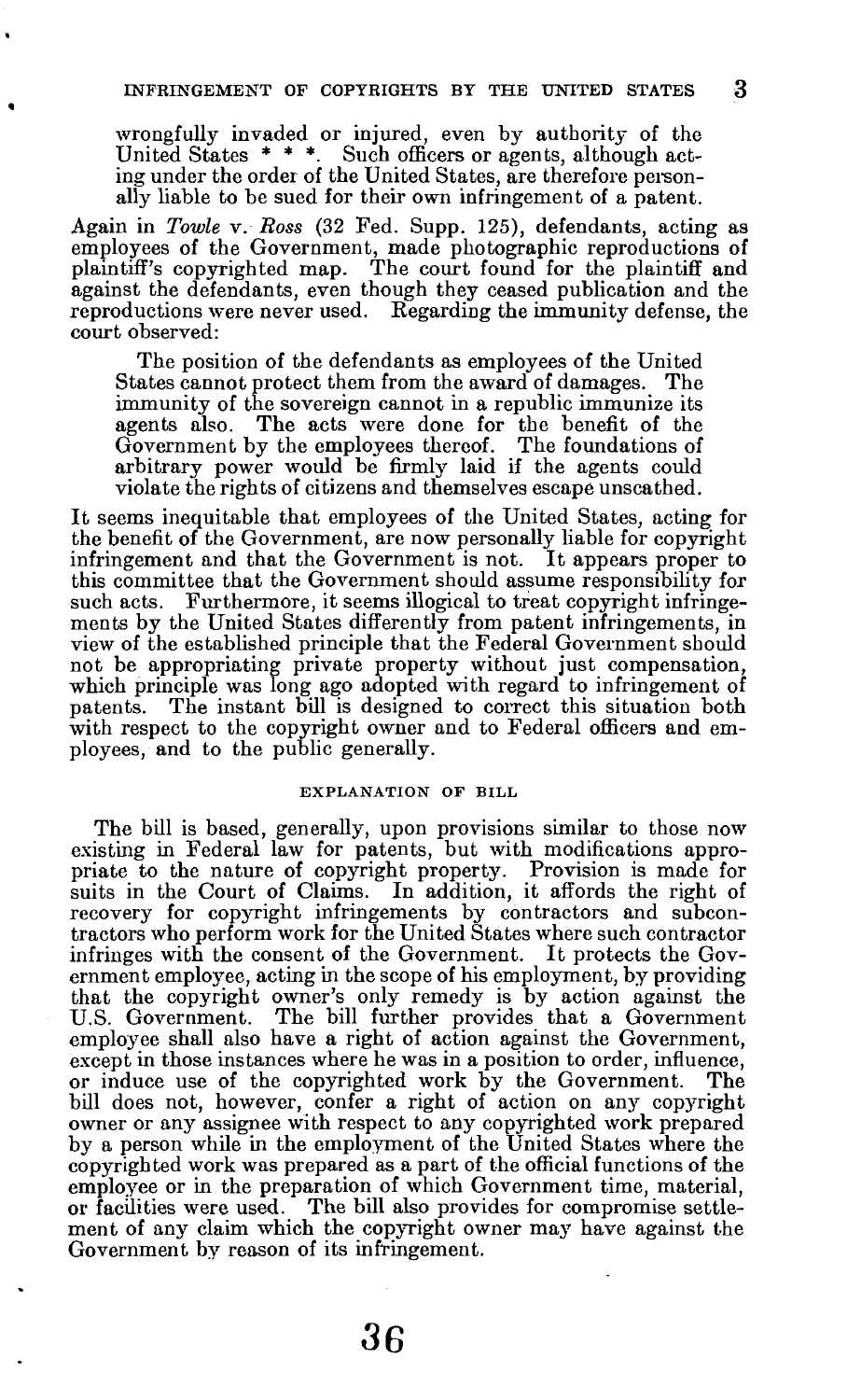The bill provides a 3-year statute of limitations for filing infringement actions against the Government. The 3-year period of limitation was adopted in order to conform this bill to Public Law 85-313 (85th Cong.) which sets up a uniform statute of limitations of 3 years on civil actions involving copyright infringements. Where there is a claim against the Government for infringement, the legislation provides for the tolling of the statute of limitations during the time negotiations are underway for the compromise settlement of the claim.

Section 2 of the bill, as amended, amends section 2386 (4) of title 10, United States Code, an appropriation section, which provides generally that appropriations for the military departments available for the procurement of supplies and equipment, shall also be available for the purchase or acquisition of certain listed rights in the patent, copyright, and technical data fields.

Section 3 of the bill contains technical provisions and was adopted in order to amend the section catchline and chapter analysis of title 28, United States Code. Title 28 is one of the United States Code titles which has been enacted into positive law.

#### AGENCY REPORTS

There follow reports from the Department of Commerce which sponsored this legislation, and a letter from the Department of State dated June 5, 1958, addressed to the chairman of the Senate Judiciary Committee. In addition, there are communications, received by this committee at the time it considered the predecessor bill, H.R. 6716, 84th Congress, from the Library of Congress, Government Printing Office, U.S. Information Agency, Department of the Navy, and the American Bar Association.

> THE SECRETARY OF COMMERCE, *Washington, D.C., January 30, 1959.*

Hon. SAM RAYBURN, *Speaker of the House of Representatives, Washington, D.C.* 

DEAR MR. SPEAKER: There are attached four copies of a proposed bill to amend title 28 of the United States Code relating to actions for infringements of copyrights by the United States.

There are also attached four copies of a statement of purpose and need in support thereof.

We are advised by the Bureau of the Budget that it would interpose no objection to the submission of this proposed legislation.

Sincerely yours,

LEWIS L. STRAUSS, *Secretary of Commerce.* 

STATEMENT OF PURPOSE AND NEED FOR LEGISLATION TO AMEND TITLE 28 OF THE UNITED STATES CODE RELATING TO ACTIONS FOR INFRINGEMENTS OF COPYRIGHTS BY THE UNITED STATES

The proposed legislation would amend title 28, United States Code, to provide that in those cases where a copyright has been infringed by the Federal Government or its agents, the exclusive remedy by the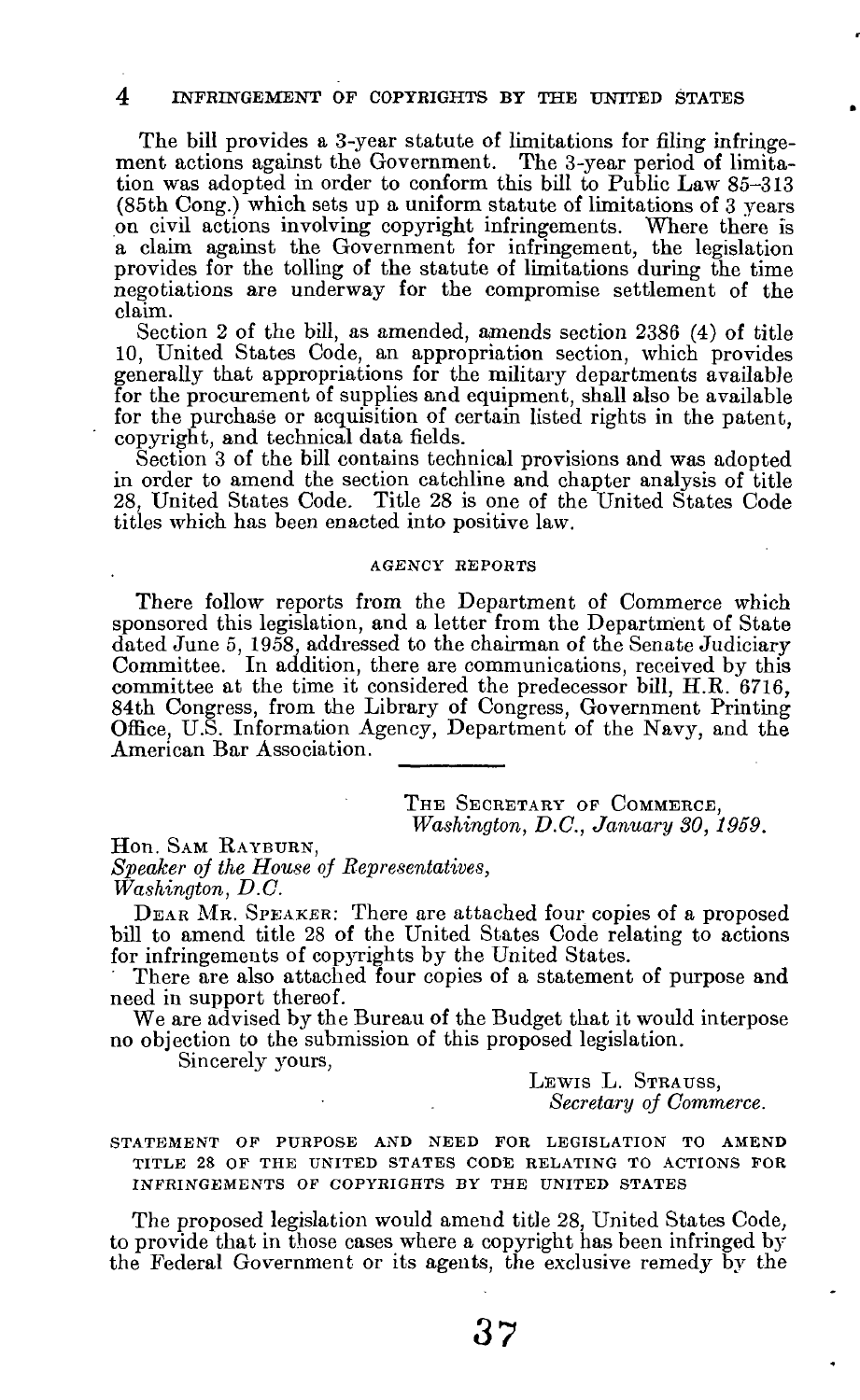holder of the copyright would be by action against the United States in the Court of Claims unless an administrative settlement of the claim was made by the Department or Agency concerned.

At present, the only remedy available to a copyright holder in such circumstances is a suit against Government employees who take part in the infringement. Generally the employees in such cases are merely following the orders of their superiors in the general interest of the Department or Agency concerned, and it therefore is illogical and inequitable for the employees to be held personally accountable. Recovery of compensation from subordinate Government employees as though they were independent contractors of malefactors for doing as they have been directed is not, in our opinion, the correct way to compensate the copyright owner for infringement. Although actual recoveries for Government infringement have been rare, the increasing use of desk photo-copying machines in the routine administration of the departments makes possibility of infringement an ever-increasing danger.

Since the benefits of copyright infringement under such circumstances flow directly to the Government, it would appear that the Government should bear the cost of reimbursing copyright holders for the damages arising from the infringement. The proposed bill would so provide, and would relieve the employee of liability. It also would permit administrative settlement of claims, and would provide a 3-year limit within which claim for recovery could be instituted.

> THE SECRETARY OF COMMERCE, *Washington, B.C., February 27, 1959.*

Hon. EMANUEL CELLER,

*Chairman, Committee on the Judiciary,* 

*House oj Representatives, Washington, D.C.* 

DEAR MR. CHAIRMAN: This is with reference to H.R. 4059, a bill to amend title 28 of the United States Code relating to actions for infringements of copyrights by the United States, which you introduced pursuant to the recommendation of this Department and which has been referred to your committee.

This legislation would amend section 1498 of title 28, United States Code, to add a new subsection providing that in the event of copyright infringement by the United States, the sole remedy of the copyright holder would be by action against the United States.

After this legislation was submitted to the Congress, we were informed that the Department of State suggested that it might be interpreted as subjecting the U.S. Government to suit if it committed an act of infringement in a foreign country, and pointed out that the same interpretation might apply with respect to the present section 1498 which relates to actions against the United States for infringement of patents.

There are attached copies of a report which the Department of State submitted to the Committee on the Judiciary of the U.S. Senate on June 5, 1958, with respect to a proposal similar to our draft legislation. That report fully explored this question'and proposed language to avoid liability for claims arising out of infringements of patents or copyrights in a foreign country.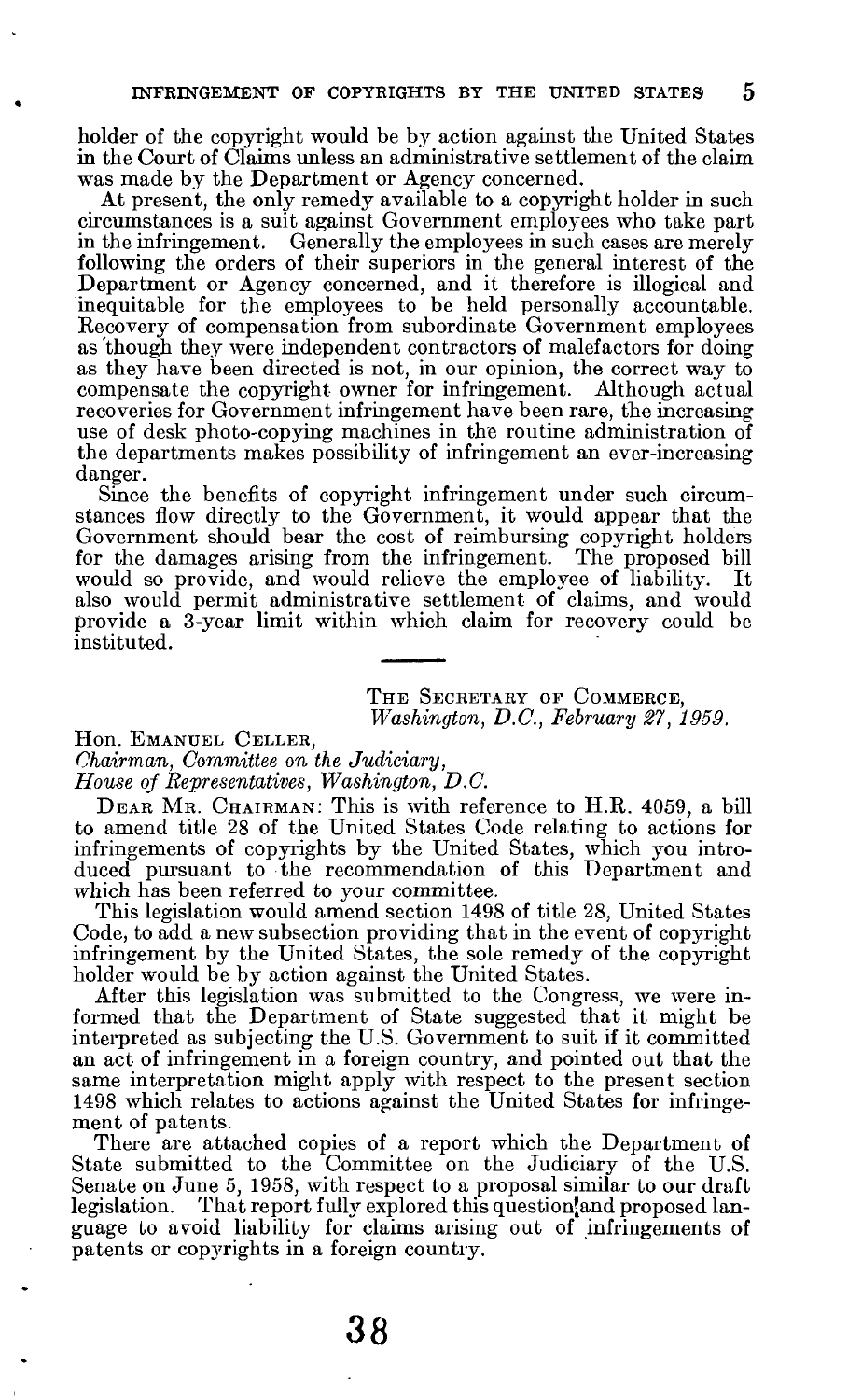The Department concurs in the views expressed by the State Department and accordingly requests that H.R. 4059 be amended as follows: On page 1, lines  $5$  and  $6$ , strike "a new subsection '(b)' " and insert in lieu thereof "new subsections (b) and (c)." On page 3, add immediately after line 14 the following:

"(c) The provisions of this section shall not apply to any claim arising in a foreign country."

The Bureau of the Budget has advised that it would interpose no objection to the submission of this letter to your committee.

Sincerely yours,

FREDERICK H.. MUELLER, *Under Secretary of Commerce.* 

### DEPARTMENT OF STATE, *June 5, 1958.*

Hon. JAMES O. EASTLAND, *Chairman, Committee on the Judiciary, U.S. Senate.* 

DEAR SENATOR EASTLAND: H.R. 8419, to amend title 28 of the United States Code relating to actions for infringements of copyrights by the United States, was passed by the House of Representatives on May 19, 1958, on the Consent Calendar, and has been referred to the Judiciary Committee of the Senate.

The principal purpose of this bill is to provide a remedy in the Court of Claims or in any district court for the infringement by the U.S. Government of any work protected under the copyright laws of the United States.

While the effect of the bill would be primarily domestic in character, and therefore not of primary concern to this Department, there is one aspect of the bill which is related to this Department's functions. As the Department understands the bill, if a work is protected under the copyright laws of the United States and is infringed by the United States, the copyright owner can sue the U.S. Government in the Court of Claims or in any district court for damages. There is no indication or suggestion in the bill that such action would not lie if the acts of infringement by the United States occurred abroad. Thus, if this bill were to become law, it might be interpreted as subjecting the U.S. Government to suit if it committed an act, for example, in France, infringing upon a work of a French national which, in addition to having other copyrights, happened to be protected under the U.S. copyright laws as well. The occurrence of such an act is not unlikely in view of the numerous projects of this Government abroad in which infringements might inadvertently take place. In addition, there is an increasing number of foreign works entitled to protection under U.S. law pursuant to the provisions of the Universal Copyright Convention of which the United States is a member.

While the Department believes that the United States should respect the property rights of foreign nationals in their copyrighted works and should provide due recompense whenever such rights are utilized, it is questionable whether it is desirable to create a remedy for infringements of foreign rights in the manner set forth by H.R. 8419. The Department is unaware of any serious problems relating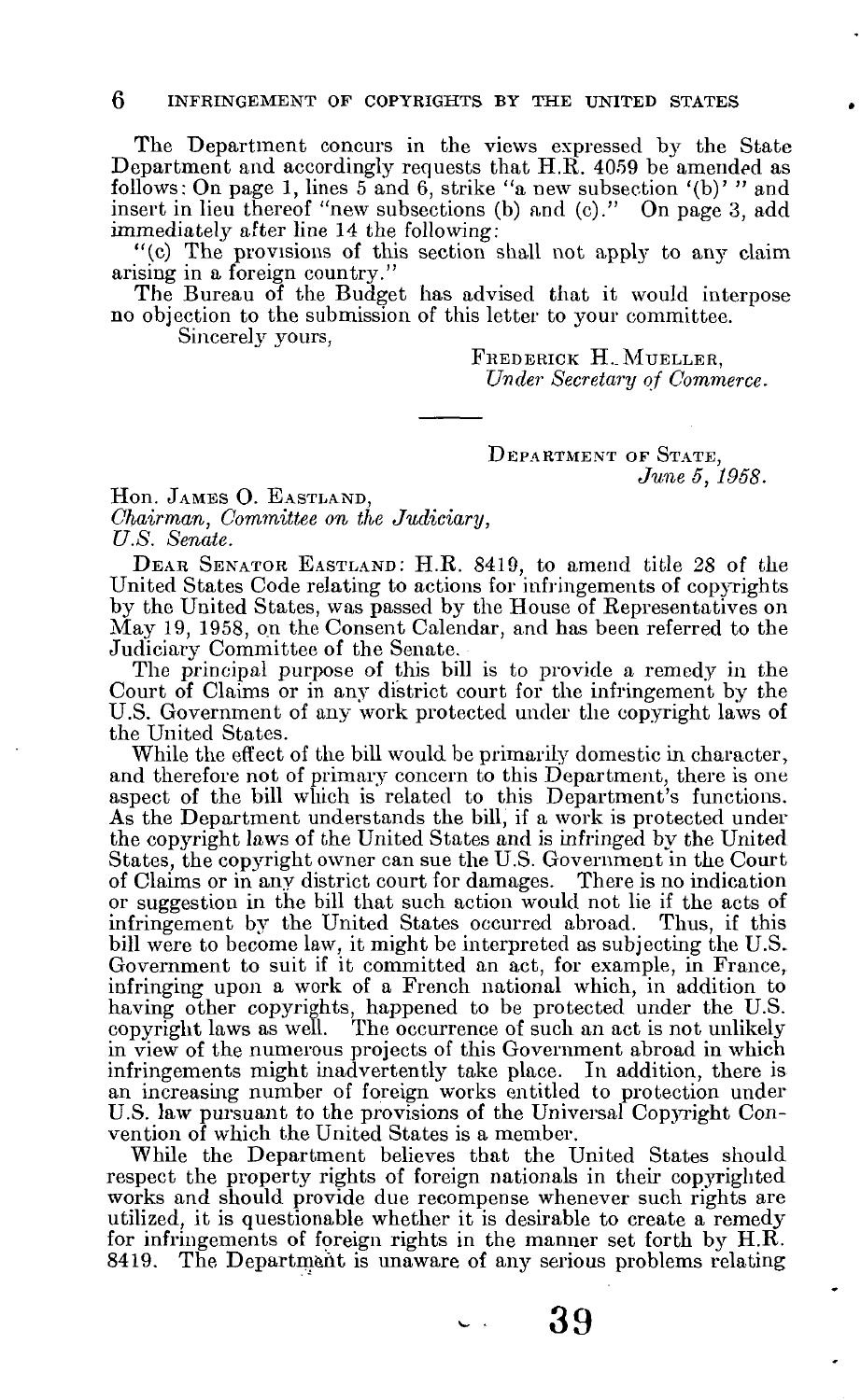to actions of the United States abroad infringing copyrights which necessitate remedial action of this type. Moreover, the creation of a statutory right of suit against the United States for acts committed abroad in the form and context of H.R. 8419 would open an avenue of legal action which could give rise to further problems in related and similar fields.

For these reasons the Department recommends that H.R. 8419 be amended to remove the possibility of its being interpreted as applying to acts of infringement in foreign countries. This might be done by adding a new subsection providing that the remedial action may not lie with respect to infringements occurring abroad. In this connection it is pertinent that subsection (a) of section 1498 of title 28 of the United States Code contains a parallel right of suit with respect to infringements of patent rights committed by the U.S. Government. Since the patent infringement provision contains the same ambiguity with respect to infringements occurring abroad, it is believed desirable and appropriate that the proposed limiting amendment apply to both the patent infringement provision and the copyright infringement provision.

To this end the Department recommends that H.R. 8419 be amended by adding a new subsection " $(c)$ " reading as follows:

"(c) The provisions of this section shall not apply to any claim arising in a foreign country."

This recommendation has been discussed with representatives of the U.S. Patent Office and of the U.S. Copyright Office, and the Department has been advised that there is no objection to this amendment to the bill.

Sincerely yours,

WILLIAM B. MACOMBER, Jr., *Assistant Secretary*  (For the Secretary of State).

THE LIBRARIAN OF CONGRESS, *Washington, November 25, 1955.* 

Hon. EMANUEL CELLER,

*House oj Representatives,* 

*House Office Building, Washington, D.C.* 

DEAR MR. CELLER: This will acknowledge receipt of your request, dated November 16, 1955, for my views in connection with H.R. 6716, a bill to amend title 28, United States Code, relating to actions for infringement of copyrights by the United States.

The bill would amend section 1498 of title 28, United States Code, which provides for actions, against the United States for patent infringement, by adding a new paragraph designed to provide a right of action against the United States in the case of copyright infringements. It would give a right of action to an aggrieved copyright proprietor in the Court of Claims, any district court, or, if the amount were under \$1,000, the right to pursue the administrative remedies set forth in the Federal Tort Claims Act. The statutory damage provisions of the copyright law are made applicable to the infringements. The statute of limitations is that made applicable to "civil actions" against the Government under section 2401(2) of title 28, United States Code (that is, 6 years). In addition, one subsection of the

**40**  $\mathbf{v}$  ,  $\mathbf{v}$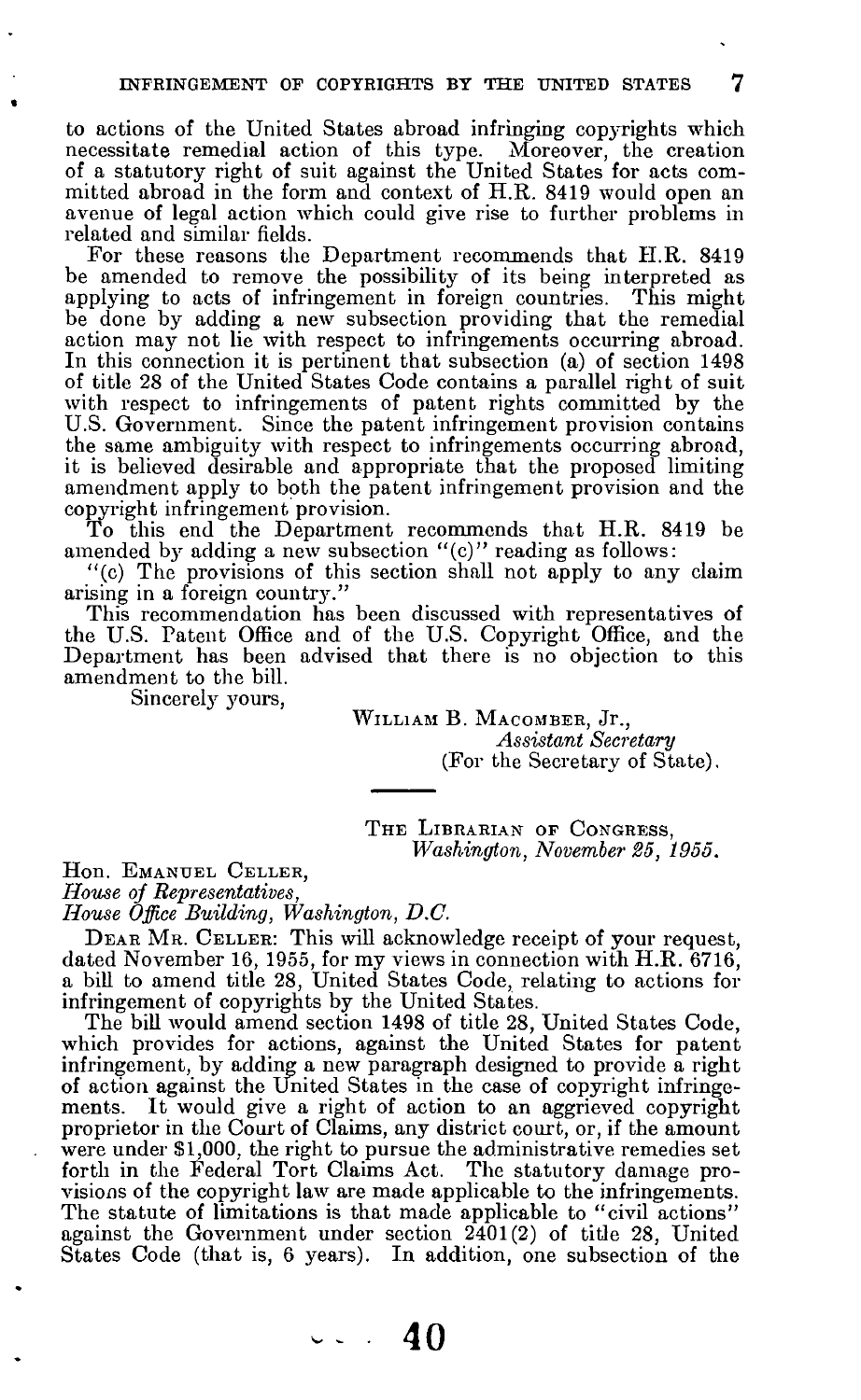Federal Tort Claims Act is made inapplicable as a defense by the Government.

The matter of relaxing the immunity of the Government from suit has been the subject of specific legislative enactments over the years. As a result, suits may now be filed against the Government in the field of contract, admiralty, torts, and patents. However, in one field, legislative action has failed to materialize. There has never been specific legislation authorizing actions against the Government for copyright infringement. The present bill would remedy this long-existing inequity and it would appear as a matter of principle to be worthy of favorably consideration by your committee.

From an administrative viewpoint the enactment of the proposed bill would also be welcome. The Library operates a Photoduplications Service which receives thousands of requests annually from the public for photo reproductions of various works in the Library's collections. While the Service endeavors to respect the copyright law, there is always the possibility that legal action may be instituted against a Library employee for the accidental and unintentional infringement *oi* a copyrighted work. Although this has never materialized, the proposed bill would lay a basis for a settlement of any such claims which might arise and thus remove the threat of legal action against individual employees.

With regard to the one subsection of the Federal Tort Claims Act which is made inapplicable to the Government as a defense, section 2680(a), title 28, United States Code, excludes from the authorization of suit against the Government any claim which is based upon an act or omission of a Government employee, exercising due care, in the execution of a regulation, whether or not the regulation be valid. The Supreme Court in the case of *Dalehite* v. *U.S.* (346 U.S. 15 (1953)) commented extensively upon the history, purpose, and function of such a provision of law. In view of that opinion and the extensive consideration heretofore given by the Congress of the problem, it may be inadvisable to deprive the Government of the defense envisioned by the above section of the Tort Claims Act.

Sincerely yours,

**L.** QUINCY MuMFORD, *Librarian of Congress.* 

U.S. GOVERNMENT PRINTING OFFICE, *November 29, 1955.* 

Hon. EMANUEL CELLER, *Chairman, Committee on the Judiciary, House oj Representatives, Washington, D.C.* 

DEAR MR. CELLER: Reference is made to your letter of November 17, 1955, requesting an expression of my views on proposed legislation re H.TR. 6716 to amend title 28 of the United States Code relating to actions for infringements of copyrights by the United States.

We understand that the proposed bill would permit the United States to be sued for infringement of copyrights in the Court of Claims in the same manner as for infringement of patents. In general, we see no difficulty as far as the Government Printing Office is concerned. The normal practice of the Government Printing Office is to require the consent of the copyright holder prior to printing known copyright articles.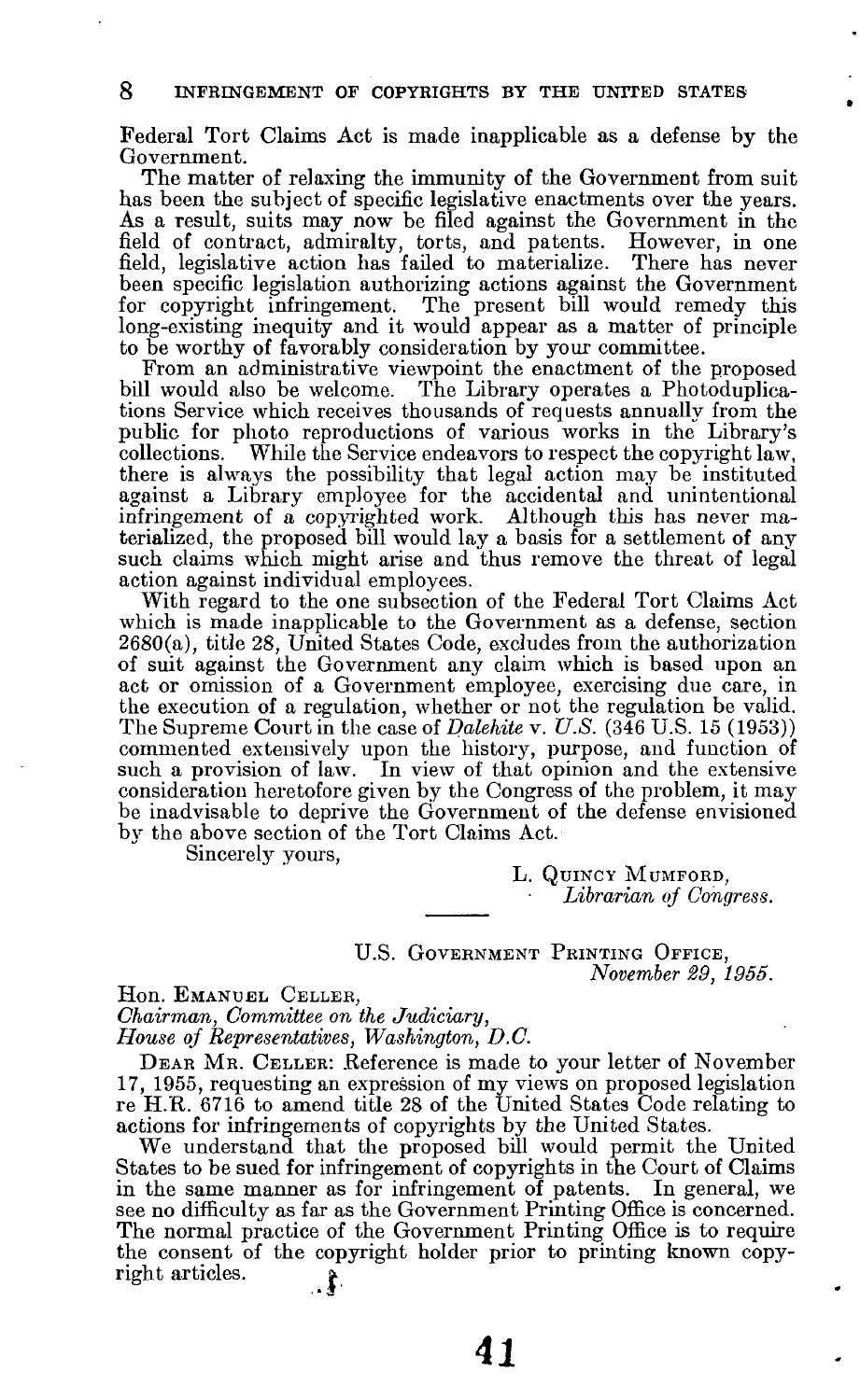A possible exception would be the printing of copyright articles in the Congressional Record if quoted by a Congressman, as the Government Printing Office would not be in a position to know when it might print such a copyright article and cause the Government to be sued. It is believed, however, that this is a question that may have already been considered by your committee.

Very truly yours,

### RAYMOND BLATTENBERGER, *Public Printer.*

U.S. INFORMATION AGENCY, OFFICE OF THE DIRECTOR. *Washington, December 18, 1955.* 

Hon. EMANUEL CELLER, *House of Representatives.* 

DEAR MR. CELLER: I refer to your letter of November 23, 1955, requesting the views of the Agency on H.R. 6716 to amend title 28 of the United States Code relating to actions for infringement of copyrights by the United States, which letter was acknowledged on November 30, 1955.

We are of the view generally that the proposed legislation is sound and equitable. The Federal Government should pay for the use of property of private persons, including copyrights protected under the laws of the United States, and should permit itself to be sued for unauthorized use of such copyrights. We do, however, have objections or reservations regarding certain possible application of the legislation.

As you know, this Agency uses materials from all available sources in the overseas information program and frequently must acquire copyrights. While the Agency does not knowingly use materials without the permission of the copyright owner, it is not always possible in this extremely complex field to know the exact status of all outstanding rights. When rights protected by the copyright laws of the United States are unintentionally infringed through use of materials in the program, we believe that an opportunity for recovery of just compensation should be available to the rights holder, and the proposed legislation would provide for such recovery in case of infringement of statutory copyrights.

It appears, however, that the proposed legislation does not cover infringements of common law property rights in unpublished works. Such rights are recognized in section 2 of title 17 of the United States Code. They are not expressly protected by the copyright laws and accordingly there is considerable question as to whether infringement by the Government of an unpublished work would be within the purview of the proposed legislation.

While we believe the proposed legislation is equitable and favor its enactment in modified form, we are of the opinion that the legislation may be too sweeping in its coverage in that it makes the Government liable for infringements of copyright "by a contractor, subcontractor, or any person or corporation pursuant to a contract with or authorization by the Government." We believe the liability of the Government should be limited to infringements directly by the Government since the control of those intangible rights through license operations would be most difficult.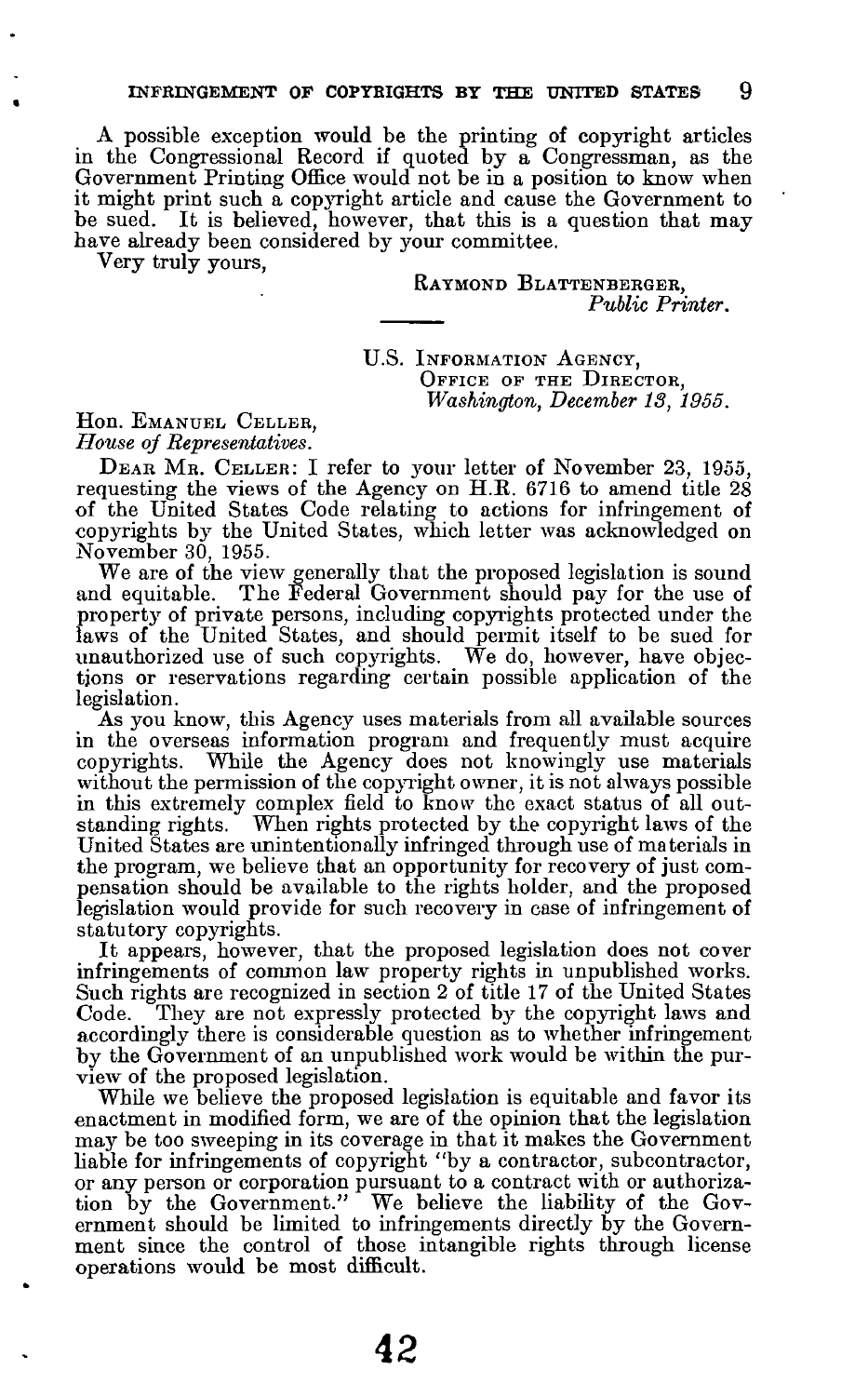The copyright owner under the proposed legislation is entitled tosuch damages as the copyright owner may have suffered due to infringement "in accordance with the procedure and terms, including the minimum statutory damages set forth in section 101(b) of title 17 of the United States Code." The last sentence of subsection 101 (b) provides that "\* \* \* the foregoing exceptions shall not deprive the copyright proprietor of any other remedy given him under this law." Other subsections of the code provide injunctive relief, impounding of alleged infringing materials during a suit, and for their subsequent destruction. We strongly recommend that the proposed legislation clearly make inapplicable any and all of the above remedies against the Government and provide only for monetary compensation as damages.

The proposed legislation is not by its terms limited to infringements in the United States. On the other hand, the Federal Tort Claims Act, the provision of which are made available for settlement of copyright infringement, does not apply to claims arising abroad (as to the impracticability of extending the jurisdiction of such type of statutes to incidents occurring on foreign soil, see the decision of the U.S. Supreme Court in the case of *Spelar v. United States,* 338 U.S. 217). We are of the view that the proposed legislation should be applicable only to infringements occurring in the United States.

Finally, the proposed legislation provides a remedy for infringement of "any work protected under the copyright laws of the United States." Section 9 of title 17 of the United States Code, as amended, provides that the copyright secured by this title shall "extend" to the work of an author or proprietor who is a citizen or subject of a foreign state or nation with whom the United States has a treaty or convention, including the Universal Copyright Convention. Accordingly, unless specifically limited, the legislation may be considered as applicable to infringements abroad of materials copyrighted by an alien in any country signatory to the Universal Copyright Convention or to any other copyright agreement. This Agency is opposed to such application of the legislation.

Sincerely,

ABBOTT WASHBURN, *Acting Director.* 

DEPARTMENT OF THE NAVY, OFFICE OF THE JUDGE ADVOCATE GENERAL, *Washington, B.C., May 28, 1956.* 

Hon. EMANUEL CELLER,

*Chairman, Committee on the Judiciary,* 

*House of Representatives, Washington, D.C.* 

MY DEAR MR. CHAIRMAN: Your request for the comments of the Department of Defense on H.R. 6716, a bill to amend title 28 of the United States Code relating to actions for infringements of copyrights by the United States, has been assigned to this Department by the Secretary of Defense for the preparation of a report thereon expressing the views of the Department of Defense.

H.R. 6716 would waive the sovereign immunity of the United States for infringement of copyrights by extending the provisions of section 1498, title 28, United States Code, to permit an action in the Court of Claims or the U.S. district court for copyright infringements

 $\sim$ 

*43 U*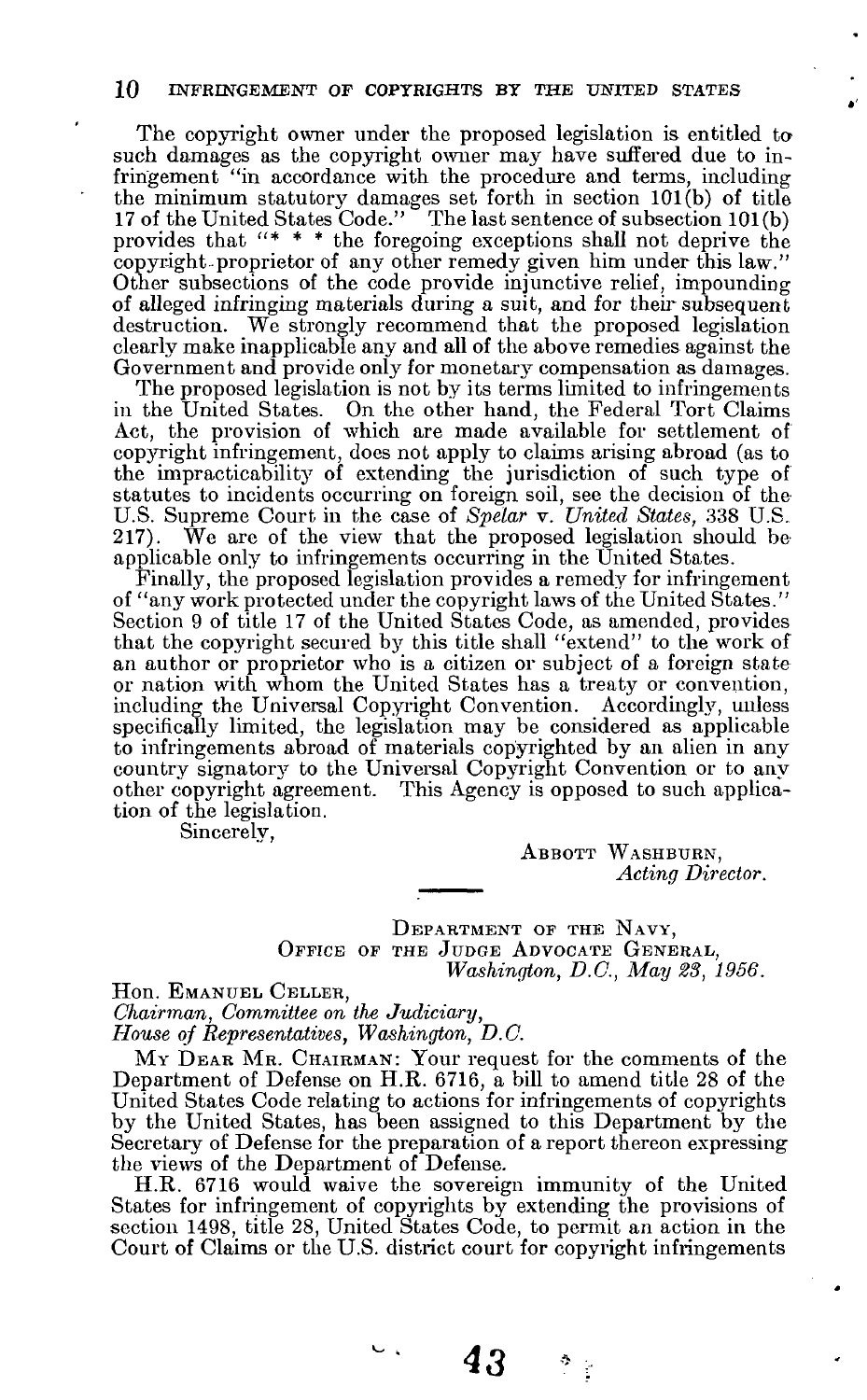as well as patent infringements. It would further permit the owner of a copyright to pursue administrative remedies available under the Federal Tort Claims Act (28 U.S.C. 2671-2680), in cases where the claim for damages for infringement does not exceed \$1,000.

Inasmuch as employees of the United States acting for the benefit of the Government are now personally liable for copyright infringement, it appears proper that the Government assume responsibility for such acts. Furthermore, it seems illogical to treat copyright infringements by the United States differently from patent infringements, in view of the common philosophy which sustains copyright and patent protection on the part of the Federal Government.

However, it is believed that any administrative recovery made available for copyright or patent infringement should not fall under the Federal Tort Claims Act. The Federal Tort Claims Act is the established remedy against the United States for money damages for injury or loss of property, or personal injury or death caused by the negligent or wrongful act or omission or any employee of the Government while acting within the scope of his office or employment. Section 2671 contains definitions of "Federal agency" and "employee of the Government" which, when read together, indicate that torts of contractors and their employees are not included thereunder. The proposed bill, however, contemplates liability on the part of the United States for copyright infringements "by a contractor, subcontractor, or any person or corporation pursuant to a contract with or authorization of the Government." The Federal Tort Claims Act has been the subject of numerous court opinions and there has been established thereform a body of case law which, if applied in the administrative disposition of copyright cases, might conflict with the apparent purpose of the proposed bill. Rather than trying to adapt the Federal Tort Claims Act procedures to copyright claims it would appear preferable to provide administrative settlement authority separate and distinct from the Federal Tort Claims Act. Further, as in the case of the statute permitting purchase of releases for past infringement of patents (31 U.S.C. 649b (1954 Supp.)), there should be no monetary limit on the administrative settlement authority. Illustrative statutory provisions conferring authority to settle administrative patent claims are title 35, United States Code, section 91 (1946), title 22, United States Code, section 1758(c) (1954 Supp.), and title 35, United States Code, section 183 (1952).

It is believed desirable, in order to parallel the statutory framework for patent infringement by the Government, to include in the statement of applicable statute of limitations a provision tolling the statute during the pendency of an administrative claim similar to that included in title 35, United States Code, section 286 (1952) and title 22, United States Code, section 1758(e) (1954 Supp.).

The statute should, as in the case of the patent infringement statute (second paragraph, 28 U.S.C. 1498), have a strict clause providing that governmental liability for acts done by contractors shall attach only to infringing acts done with the authorization or consent of the Government. If this is not done, the Government will have no control over the acts of contractors which would create governmental liability. In addition, the statute should, as in the case of the patent statute (fourth sentence, 28 U.S.C. 1498), limit the situations in which a

**44 i-.t**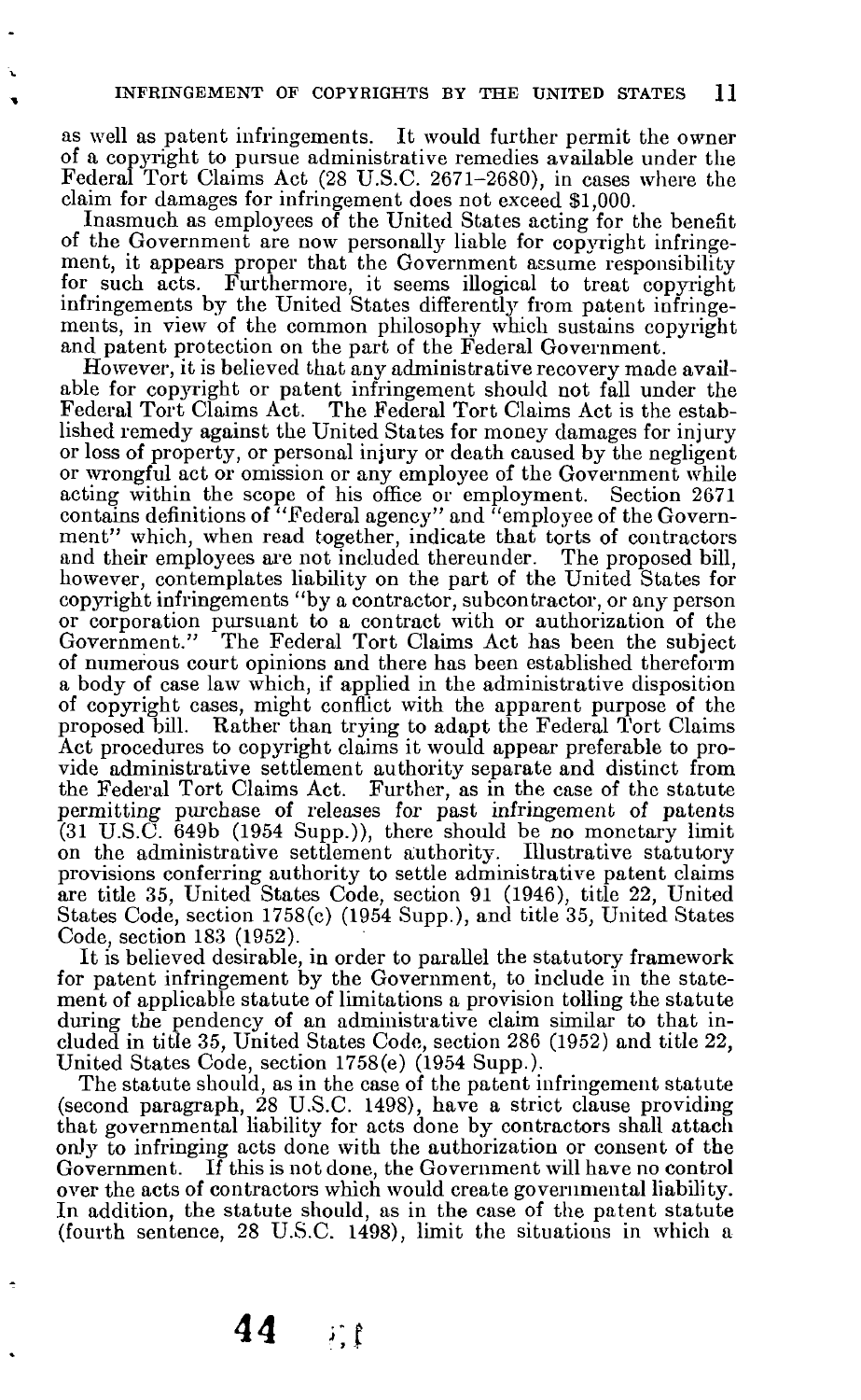### 12 INFRINGEMENT OF COPYRIGHTS BY THE UNITED STATES

Government employee may sue the Government for copyright infringement.

Finally, the bill should be amended by insertion of the word "exclusive" before the word "remedy" in line 2, page 2, of the bill. The purpose of this suggestion is to make clear the absence of civil or criminal liability on the part of employees who actually carry out the infringing acts, and to avoid the problem of Government procurement being held up by suits for injunction against Government contractors based on alleged copyright infringement. In this way, the bill will parallel existing law (28 U.S.C.  $14\overline{98}$ ) with respect to governmental infringement of patents.

Your attention is invited to title 31, United States Code, section 649b (1954 Supp.), which provides in general that appropriations for the military departments available for procurement or manufacture of supplies, equipment, and materials shall be available for the purchase or other acquisition of certain listed rights in the patent, copyright, and technical data fields. If H.R. 6716 becomes law, it should be accompanied by an amendment to title 31, United States Code, section 649b, so as to insert the words "copyright or" before the words "letters patent" at the end of the first sentence of that section. This amendment would make funds available for the administrative settlement of claims for copyright infringement which would complement the administrative authority proposed in H.R. 6716.

The Department of the Navy, on behalf of the Department of Defense, recommends the enactment of H.R. 6716 provided it is amended to remedy the deficiencies noted above.

This report has been coordinated within the Department of Defense in accordance with procedures prescribed by the Secretary of Defense.

The Department of the Navy has been advised by the Bureau of the Budget that there would be no objection to the submission of this ireport to the Congress.

Sincerely yours,

IRA H. NUNN, *Rear Admiral, U.S.N., Judge Advocate General of the Navy,*  (For the Secretary of the Navy).

RESOLUTION ADOPTED BY THE AMERICAN BAR ASSOCIATION RE H.R. 6716 (GOVERNMENT LIABILITY FOR COPYRIGHT INFRINGEMENT)

The board of governors of the American Bar Association has adopted the following resolution on H.R. 6716 $\cdot$ 

"Resolved, That the American Bar Association approves the principle that the Government and agencies should be liable for copyright infringement and that copyright proprietors should have an appropriate remedy (or remedies) against the Government and its agencies for such infringement on a basis comparable to those available in actions against private citizens.

"Specifically, the association approves H.R. 6716 insofar as it embodies this principle."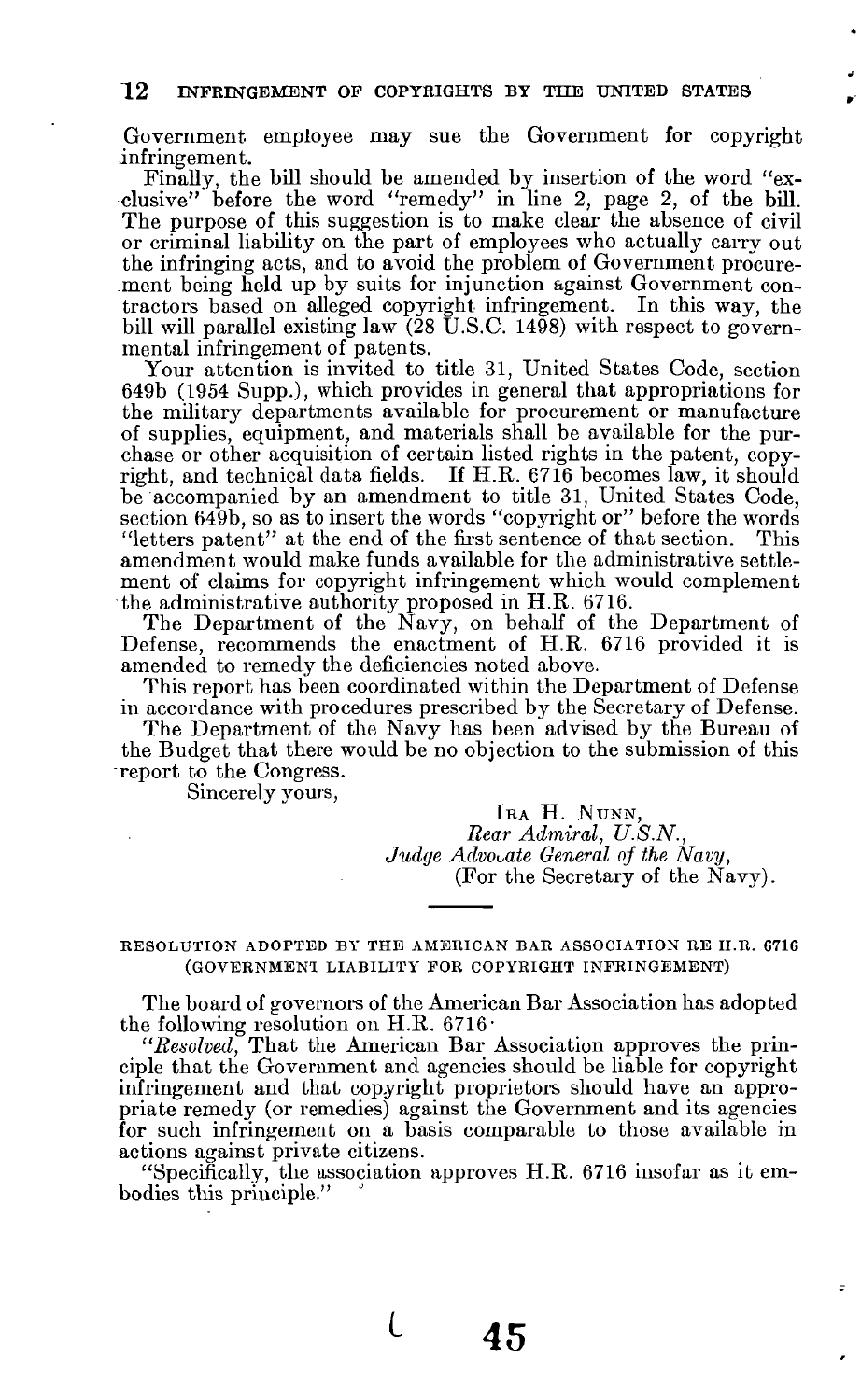#### CHANGES IN EXISTING LAW

In compliance with clause 3 of rule XIII of the House of Representatives, there is printed below in ioman existing law in which no change is proposed, with matter proposed to be stricken out enclosed in black brackets, and new matter proposed to be added shown in italic:

# (28 UNITED STATES CODE)

### CHAPTER 91.—COURT OF CLAIMS

| [1498. Patent cases.]             |  |  |  |
|-----------------------------------|--|--|--|
| 1498. Patent and copyright cases. |  |  |  |
|                                   |  |  |  |

### **§ 1498. [Patent cases.]** *Patent and copyright cases.*

*(a)* Whenever an invention described in and covered by a potent of the United States is used or manufactured by or for the United States without license of the owner thereof or lawful right to use or manufacture the same, the owner's remedy shall be by action against the United States in the Court of Claims for the recovery of his reasonable and entire compensation for such use and manufacture.

For the purposes of this section, the use or manufacture of an invention described in and covered by a patent of the United States by a contractor, a subcontractor, or any person, firm, or corporation for the Government and with the authorization or consent of the Government, shall be construed as use or manufacture for the United States.

The court shall not award compensation under this section if the claim is based on the use or manufacture by or for the United States of any article owned, leased, used by, or in the possession of the United States prior to July 1, 1918.

A Government employee shall have the right to bring suit against the Government under this section except where he was in a position to order, influence, or induce use of the invention by the Government. This section shall not confer a right of action on any patentee or any assignee of such patentee with respect to any invention discovered or invented by a person while in the employment or service of the United States, where the invention was related to the official functions of the employee, in cases in which such functions included research and development, or in the making of which Government time, materials or facilities were used.

(6) *Hereafter, whenever the copyright in any work protected under the copyright laws of the United States shall be infringed by the United States, by a corporation owned or controlled by the United States, or by a contractor, subcontractor, or any person, firm, or corporation acting for the Government and with the authorization or consent of the Government, the exclusive remedy of the owner of such copyright shall be by action against the United States in the Court of Claims for the recoveiy of his reasonable and entire compensation as damages for such infringement, including the minimum statutory damages as set forth in section 101(b) of title 17, United States Code: Provided, That a Government*